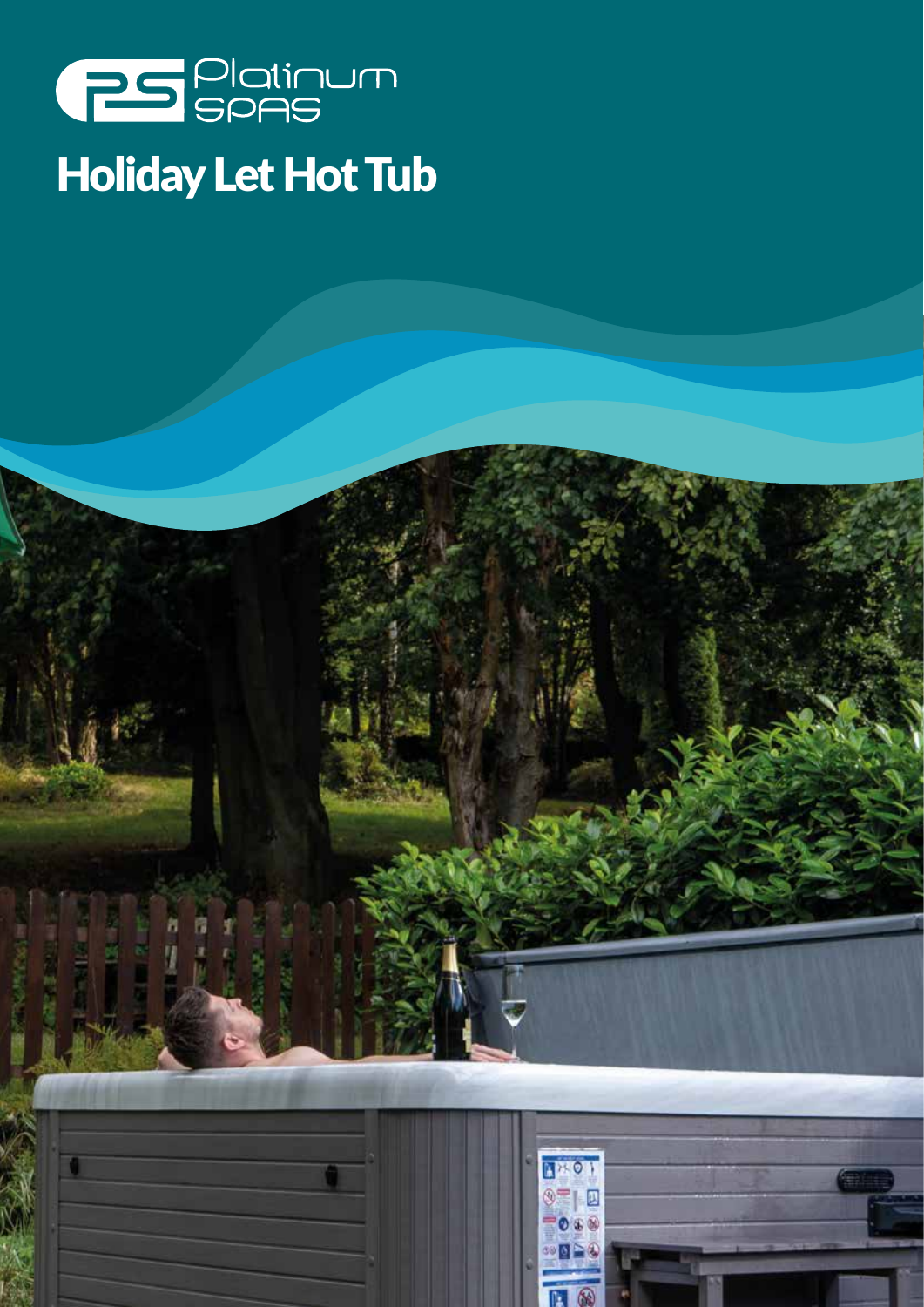## The perfect addition to your holiday home

Increase your occupancy and revenue with our holiday let hot tub:

**5 seats**

**Minimalist design**

**Tamper proof control panel**

**In-line chemical dosing**

**HSG282 compliant**

**Quick draining**

**Plug & Play and 32AMP available**

**No headrests or diverters to get broken**

Hidden tamper proof control panel

Dimensions:

**Add a touch of luxury with a Platinum Spas holiday let hot tub. A hot tub is the perfect addition for Holiday Cottages, Villas, Holiday Parks, B&B's, Luxury Retreats and Glamping. Proven to increase occupancy and revenue by up to 60%, adding a hot tub to your business is essential.** 

> **Weatherproof** cabinet

The holiday let hot tub seats five people with 40 jets and meets the HSG282 guidelines which enable businesses to be able to offer a hot tub for financial gains.

Designed purely for the holiday let market this hot tub offers a basic layout with no breakable or removable components and designed for heavy usage. The robust but minimalistic design perfectly complements any garden, decking or outdoor area. Plus, add our WiFi module and monitor the status and access the settings of your hot tub directly from your mobile phone.

> In-line dosing system hidden within the cabinet

> > No diverters or headrests Less parts to get broken.

Simple topside controls

Stops the user from changing the settings.



5 seats + 1 lounger

2000 x 2000 x 900mm

**INCREASE YOUR BOOKINGS BY UP TO**

**60%**

LED lights





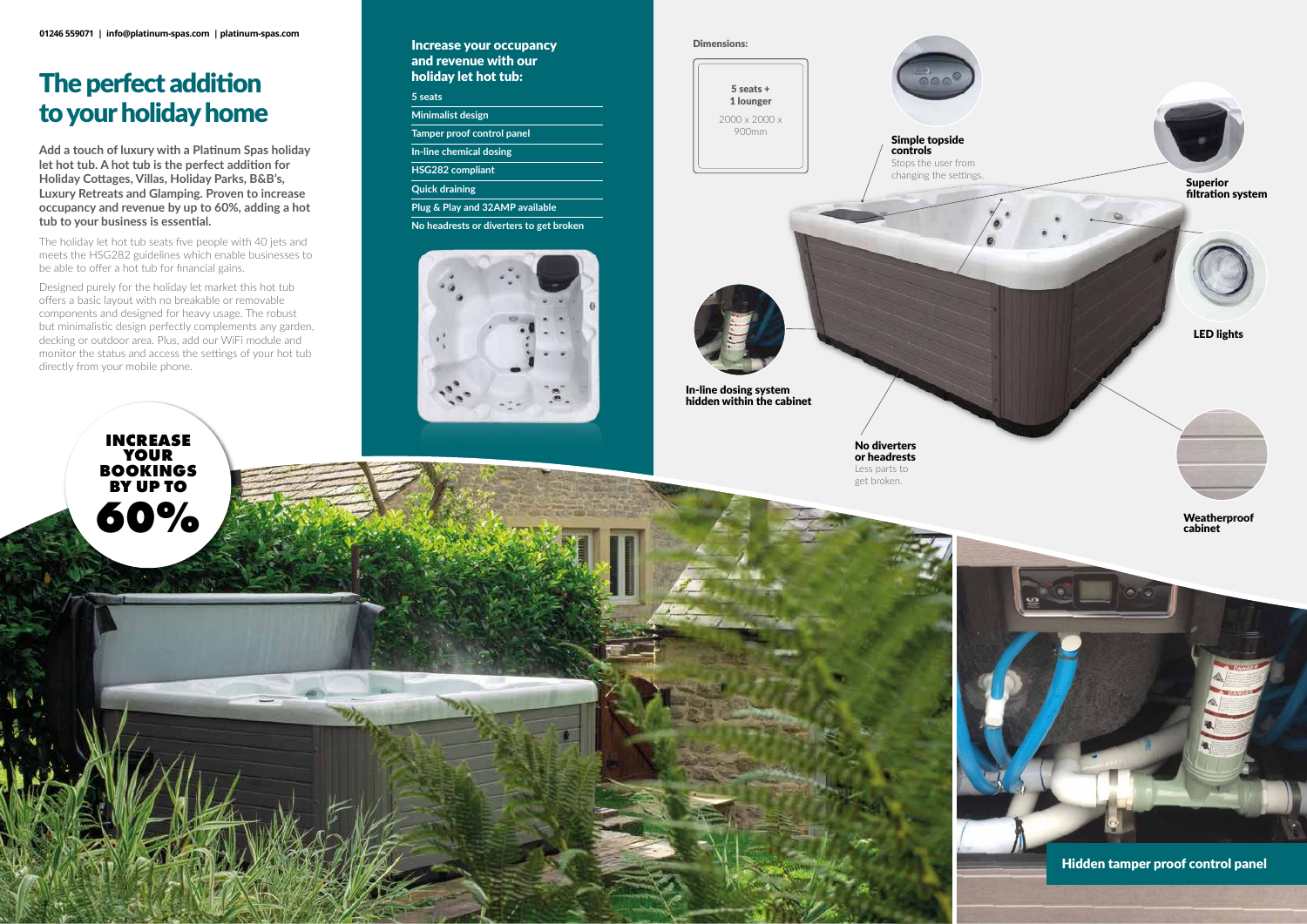

# Holiday Let 5 Holiday Let Range

### FEATURES

| People                     | 5                   |
|----------------------------|---------------------|
| Dimensions                 | 2000 x 2000 x 900mm |
| Seat layout                | 5 seats + 1 lounger |
| <b>LED Lighting</b>        | $\sqrt{}$ Premium   |
| <b>Music</b>               | Bluetooth           |
| Ozone                      | ✓                   |
| Electrical Supply Required | 13 AMP / 32 AMP     |
| Heater                     | 2kw / 3kw           |
| Pumps                      | $1 \times 3$ HP     |
| Circulation Pump           | N/A                 |





**COLOUR** 

SHELL COLOUR



Sterling Silver

#### FEATURED JETS

| ್ದಂ | 40 Total Jets     |
|-----|-------------------|
|     | 8 x 3.5 inch Jets |
|     | 2 x 3.5 inch Jets |
|     | 2 x 2.5 inch Jets |
|     | 28 x 1 inch Jets  |

#### CABINET COLOUR



# Gecko in.touch 2

Gecko Alliance's in.touch 2 ultimate mobile remote control for your hot tub.

### Access your hot tub anywhere in the world.

#### **No matter where you are, you're always in control with your hot tub.**

The in.touch app provides you with the interface to control all of your hot tub functions, transforming your mobile device into a remote control using wireless or cellular Internet connection.

#### Access spa features from your phone:

The app allows you to use the industry's easiest water care management and set your temperature settings.

### Water care is just a tap away:

Choose your preferred setting from Beginner, Away from Home, Energy Savings, Super Energy Savings or Weekender, and in.touch does the rest.

#### Requirements:

To use this app, you need the in.touch 2 modules from Gecko Alliance. There is no compatibility with the in.touch first generation.





### The ultimate mobile remote control for your hot tub

Connect it to any smartphone or tablet. The perfect app for owners who want to connect their hot tubs to the internet. It's easy to setup and configure – which saves you time and money.

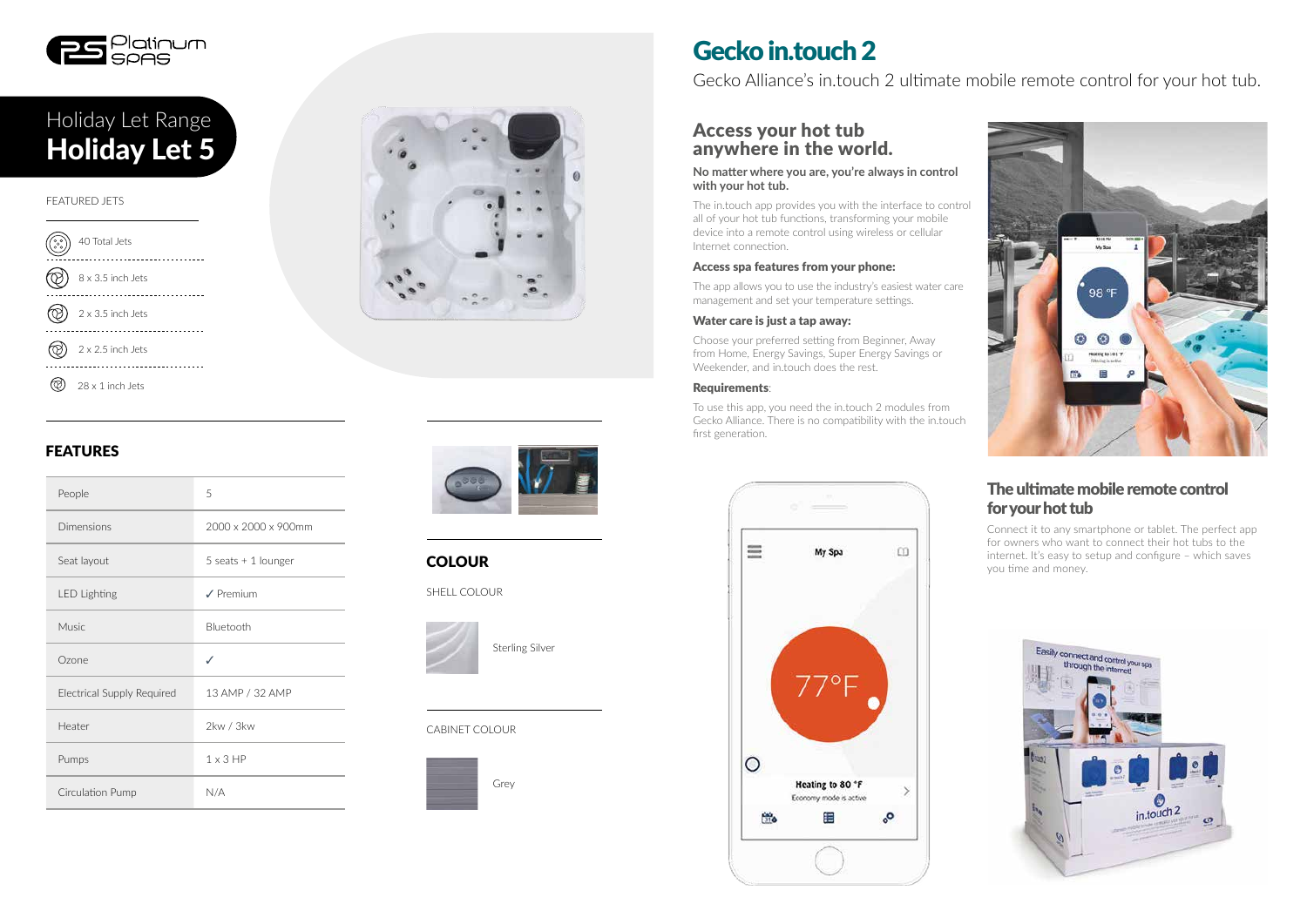MAKE YOUR PROPERTY STAND OUT



**Nxei** 

أكح . D

 $0.61$